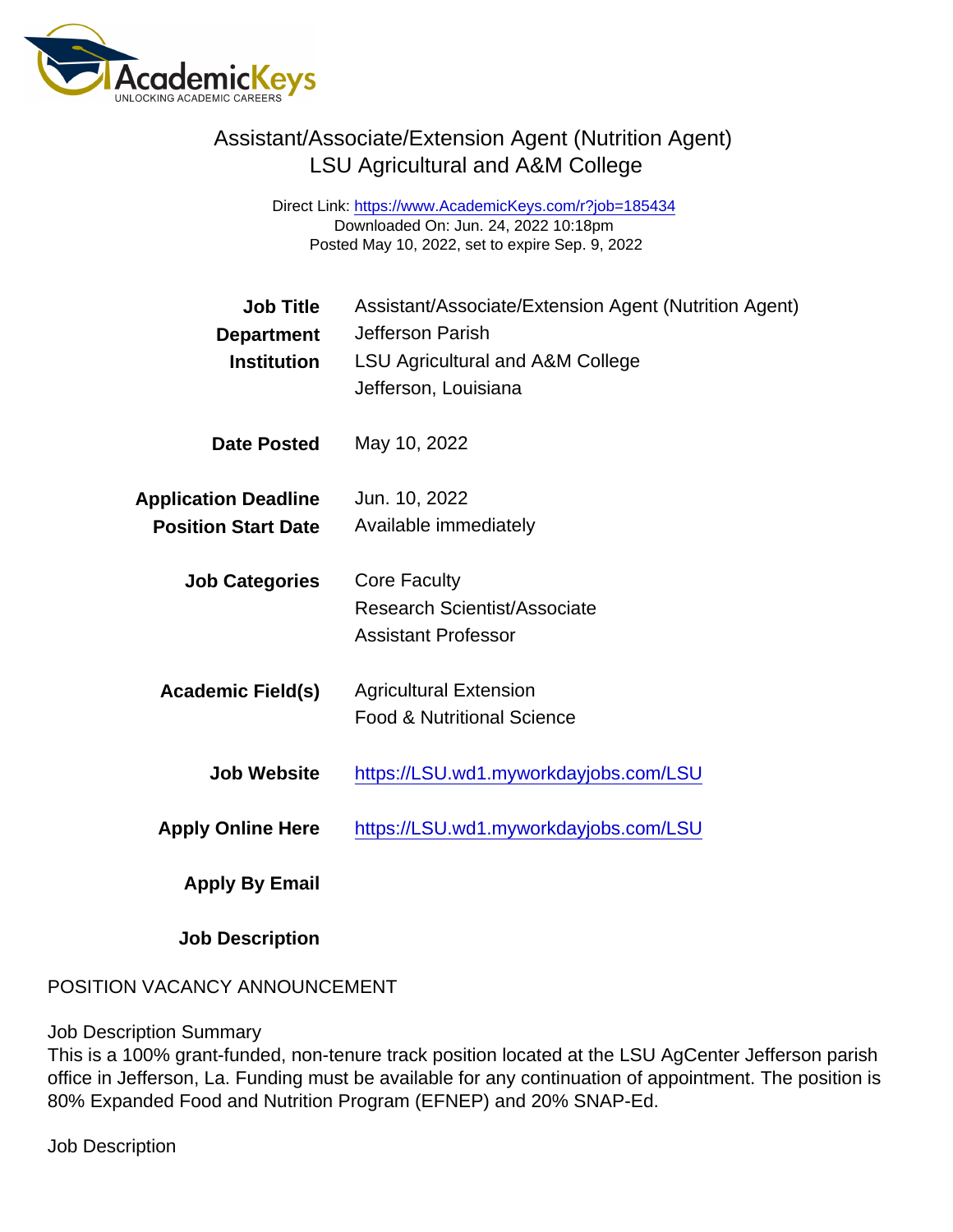Direct Link: <https://www.AcademicKeys.com/r?job=185434> Downloaded On: Jun. 24, 2022 10:18pm Posted May 10, 2022, set to expire Sep. 9, 2022

The assistant/associate area nutrition agent will provide 80% effort as the Expanded Food and Nutrition Education Program (EFNEP) agent. The employee will provide leadership to EFNEP, including the hiring, training, evaluating and the supervision of local EFNEP personnel; develop and sustain collaborative relationships with community agencies and grassroots organizations; train and support volunteers' role within the program; collect and analyze program data, create reports and communicate outcomes; manage program assets and funds and promoting EFNEP goals and objectives that meet the requirements of the NIFA EFNEP policy guidelines.

The incumbent will spend time (20%) directing efforts focusing on policy, systems, and environmental (PSE) change initiatives with the Supplemental Nutrition Assistance Program Education (SNAP-Ed). Additionally, the incumbent will plan, develop, deliver and evaluate policy, systems strategies to support direct nutrition education efforts by EFNEP personnel.

The agent will work on Healthy Community projects in Jefferson for both EFNEP and SNAP-Ed designed to improve the nutrition and health of all community members using a model that is being replicated across the state. The community development project will promote broad programs in health and nutrition education and physical activity opportunities in the parish. The agent will organize community-based nutrition advisory committees involving stakeholders, volunteers, community partners and health professionals to identify the most critical needs in the communities served as well as programs to address those needs. The agent will identify, recruit and maintain relations with community partners for EFNEP in conjunction with the SNAP-Ed program. Collaborations with key local individuals and organizations to develop a plan for delivering nutrition education and complimentary PSE strategies for limited-resource audiences. The incumbent will be the catalyst to educate existing and potential community and programming partners about the importance of nutrition education and complementary PSE strategies for limited-resource audiences that address nutrition, physical activity, and food security needs.

Coordination and collaboration with other LSU AgCenter Extension faculty and staff will be essential. The incumbent is expected to be computer literate and able use various types of technology such as tablets, phones, etc. as teaching tools for nutrition education training and outreach. The incumbent will support community nutrition outreach for target populations within neighborhoods and communities. The incumbent is expected to complete an annual plan of work with teaching objectives and will be responsible for reporting programmatic results to parish, regional and/or state partners as required by local or regional supervisor(s), state office personnel or state nutrition administrators. This employee must maintain an extensive record keeping system which involves evaluation of knowledge, skills, and behavior change for accountability purposes. As an extension employee, the agent must be willing to continue professional improvement to maintain professional competence as a faculty member of the LSU AgCenter. To attend and conduct programming to meet the needs of clientele, this position requires overnight travel and work on evenings and weekends. Additionally, the agent is expected to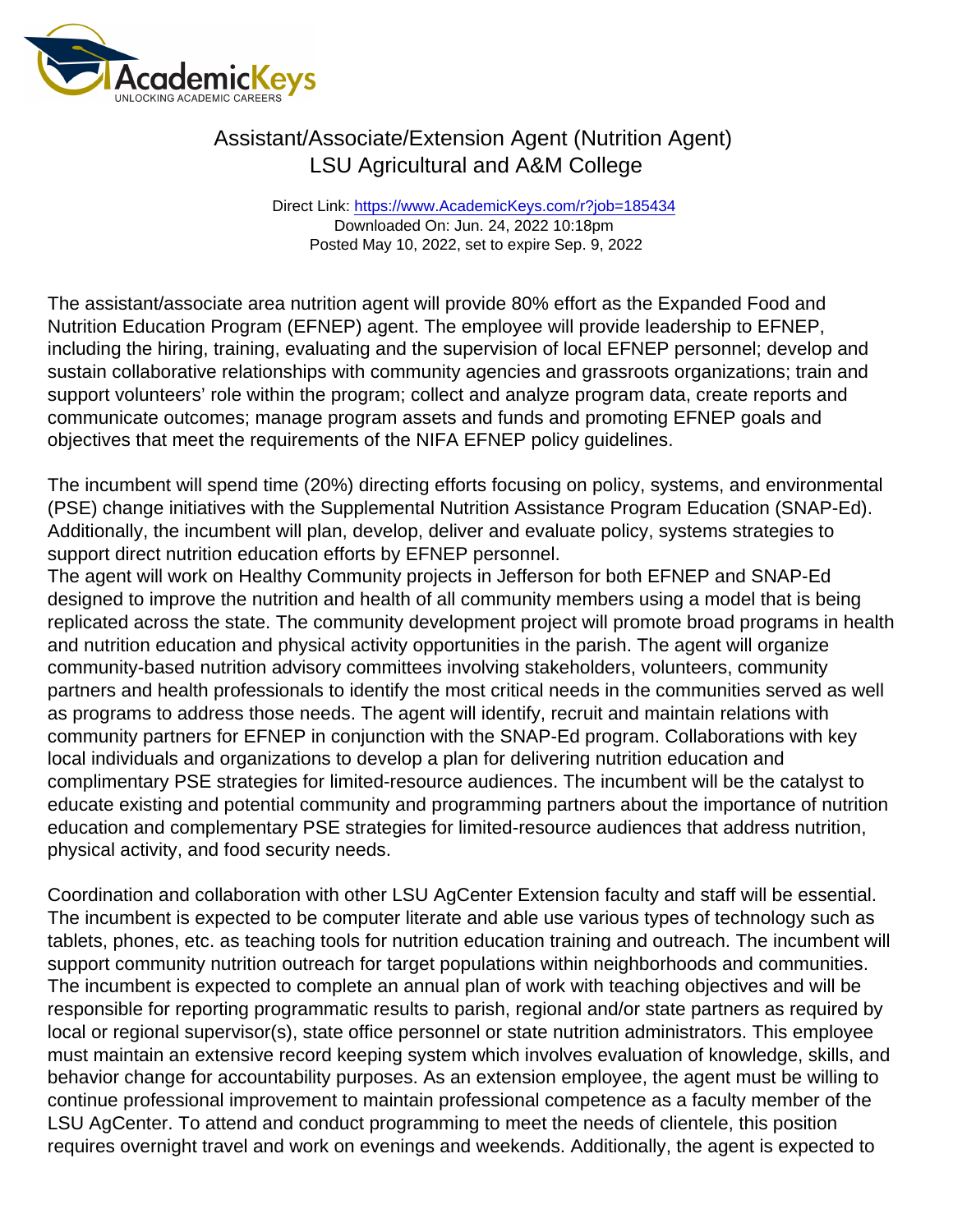Direct Link: <https://www.AcademicKeys.com/r?job=185434> Downloaded On: Jun. 24, 2022 10:18pm Posted May 10, 2022, set to expire Sep. 9, 2022

perform other tasks that may be as assigned by supervisor(s).

Qualification Requirements: A baccalaureate degree in community nutrition, human foods and nutrition, family and consumer sciences, dietetics or closely related field from an accredited college or university is required. A master's degree in nutrition or health promotion is preferred. Must have an undergraduate degree with an overall grade-point average of at least 2.5 (all GPA requirements based on a 4.0 system) and a 3.0 for graduate work attempted, if any, or master's degree or a current gradepoint average of at least 3.0 on at least 12 hours of graduate credit. This applicant must demonstrate effective oral and written communication skills. Applicant must have knowledge of programming planning, development, implementation, and evaluation. Experience in recruiting, training, and managing volunteers, as well as experience in teaching and applying principles of leadership development to both adults and youth is also desired. Knowledge of public relations and the ability to cope with change are highly desirable characteristics. Ability to work with and through others is essential, as is the ability to function with minimal supervision. Successful candidates will exemplify a positive attitude and a passion to improve the lives of others. Supervisory experience is preferred.

Salary and Benefits: Salary will be commensurate with qualifications and experience. The LSU AgCenter has an attractive benefits package with a wide variety of benefit options. Benefits offered include retirement, multiple medical insurance options, supplemental insurances (dental, life, long-term disability, accident, vision, long-term care, etc.), Tax Saver Flexible Benefits Plan (saves tax dollars on some child care and medical expenses), university holidays (14 per year, typically includes a week off at Christmas), generous annual (vacation) and sick leave benefits, Employee Assistance Program, and possible educational leave and tuition exemption for coursework at campuses of the LSU System. Specific benefits depend on job category, percent effort and length of employment. Conditions of Employment: A personal automobile and appropriate insurance coverage is required

(travel allowance provided). Satisfactory completion of two specific graduate level extension courses (6 credit hours) is generally required in the first two years of employment. Additionally, a faculty member who does not have a related master's degree must complete an additional 9 hours of related graduate level coursework in order to be promoted to associate agent and such promotion must occur in the first seven years of employment. An exception is that additional agent experience may be substituted for nine hours of coursework, but not for the two required courses.

Application Deadline: November 30, 2021 or until a suitable candidate is identified.

Application Procedure: Must apply online at https://lsu.wd1.myworkdayjobs.com/LSU (or through Workday for internal applicants) by attaching resume, cover letter, university transcripts, and two letters of recommendation. Paper, faxed, or e-mailed application materials will not be accepted, except that in lieu of attaching recommendation letters online, they may be sent directly to: